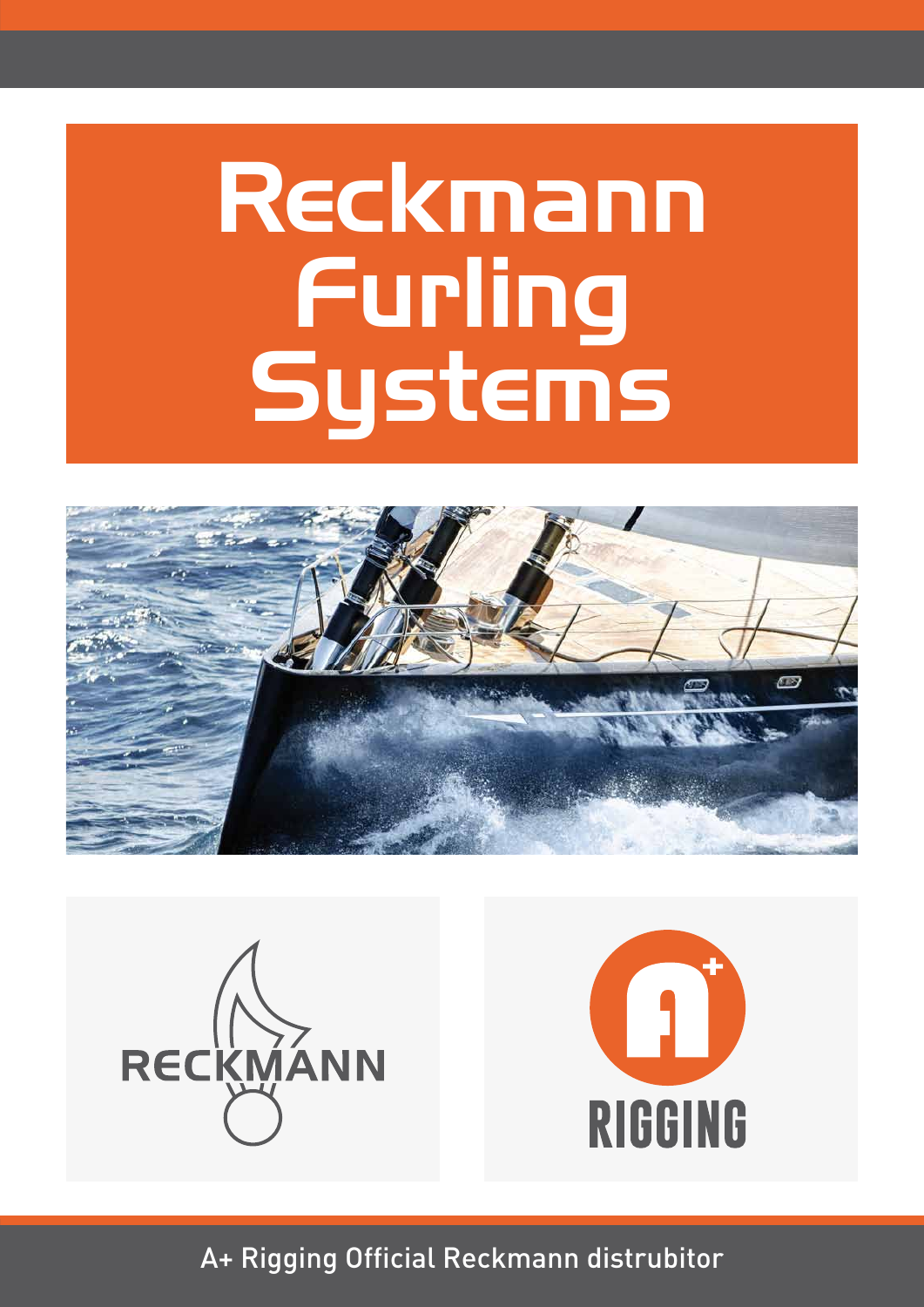#### **Reckmann manual furlers**

Above Deck MF Below Deck MF/DF





The manual furling systems of the MF series are the continuation of a long tradition of reliable and well-engineered furling systems. Building on more than 30 years of experience with our manual furling systems, this product shows the continuation of both our technical and optical principles:

- uncompromising reliability
- timeless design
- long durability
- low-maintenance operation
- high availability of replacement parts

We have also developed a below-deck version of the MF plant. This allows plants designed by other manufacturers to be conveniently installed in the installation room at a later date.

#### Integrated Length Adjustment

The MF range furling systems offer the possibility of adjusting the length of the stay. The tensioner is located in the transition area from the drum for profiles. This means that systems mounted below deck can allow for a simple installation of forestay lengths.

#### Stainless Steel Drum Guard

The elegant stainless steel drum protection cage prevents the reef line from slipping. It also protects the furling system from damage.

#### Halyard Swivel FS

The torque-free Reckmann high-performance halyard swivels turn with extremely low amounts of friction, thereby guaranteeing a secure operation without twisting the halyard. The compact design and size graduation ensure a low weight aloft.

| <b>Above Deck MF</b> |                                                                                                                                                                                                                                                                                                                                                                                                                                                                                                                                                                                                                                                                                                                                                                                  |                 |                 |                 |            |            |            |
|----------------------|----------------------------------------------------------------------------------------------------------------------------------------------------------------------------------------------------------------------------------------------------------------------------------------------------------------------------------------------------------------------------------------------------------------------------------------------------------------------------------------------------------------------------------------------------------------------------------------------------------------------------------------------------------------------------------------------------------------------------------------------------------------------------------|-----------------|-----------------|-----------------|------------|------------|------------|
|                      |                                                                                                                                                                                                                                                                                                                                                                                                                                                                                                                                                                                                                                                                                                                                                                                  | MF-1/R10        | MF-1/R20        | MF-2/R20        | MF-2/R30   | MF-3/R40   | MF-3/R50   |
| halyard swivel       | $[\cdot]$                                                                                                                                                                                                                                                                                                                                                                                                                                                                                                                                                                                                                                                                                                                                                                        | $FS-1$          | $FS-2$          | $FS-2$          | $FS-3$     | $FS-4$     | FS-5L      |
| furling foil         | $[\cdot] % \centering \includegraphics[width=0.9\textwidth]{images/TrDiS/N-Architecture.png} % \caption{The first two different values of $N$ in the \mbox{thick model} and the second two different values of $N$ in the \mbox{thick model} and the second two different values of $N$ in the \mbox{thick model} and the second two different values of $N$ in the \mbox{thick model} and the second two different values of $N$ in the \mbox{thick model} and the second two different values of $N$ in the \mbox{thick model} and the third two different values of $N$ in the \mbox{thick model} and the third two different values of $N$ in the \mbox{thick model} and the third two different values of $N$ in the \mbox{thick model} and the third two different values$ | R <sub>10</sub> | R <sub>20</sub> | R <sub>20</sub> | <b>R30</b> | R40        | <b>R50</b> |
| wire diameter        | [mm]                                                                                                                                                                                                                                                                                                                                                                                                                                                                                                                                                                                                                                                                                                                                                                             | 6, 7, 8         | 8, 10           | 10              | 12.14      | 14, 16     | on request |
| rod sizes            | $[\cdot]$                                                                                                                                                                                                                                                                                                                                                                                                                                                                                                                                                                                                                                                                                                                                                                        | 8, 12           | 12, 17, 22      | 17, 22          | 22, 30, 40 | 30, 40, 48 | on request |
| stroke stay adjuster | [mm]                                                                                                                                                                                                                                                                                                                                                                                                                                                                                                                                                                                                                                                                                                                                                                             | 60              | 60              | 60              | 60         | 80         | 80         |
| max. headstay length | $\lceil m \rceil$                                                                                                                                                                                                                                                                                                                                                                                                                                                                                                                                                                                                                                                                                                                                                                | 15,6            | 20,1            | 20,1            | 24,75      | 27,9       | 36,9       |

# Ask our experts +31 (0)227-544096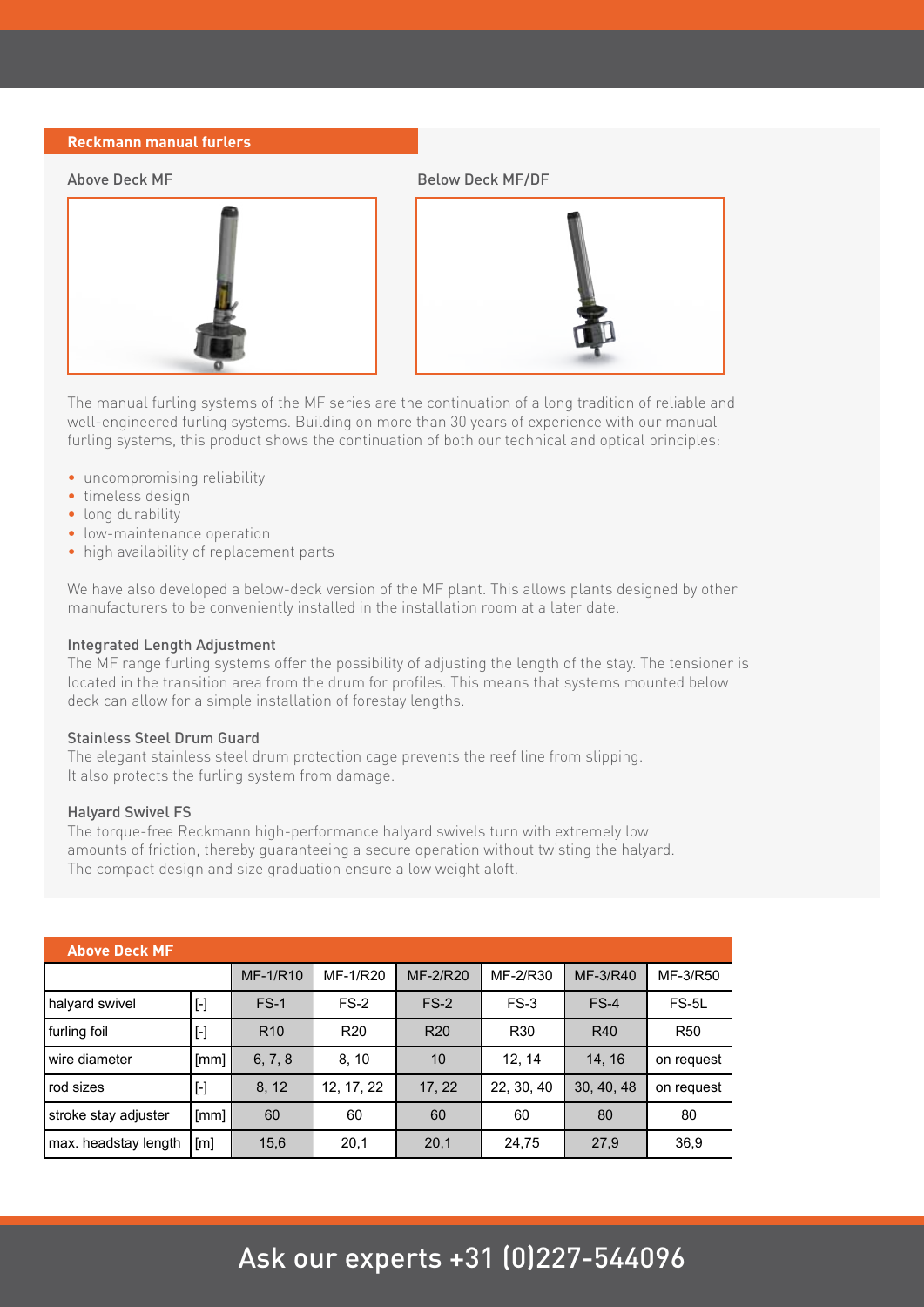| <b>Below Deck MF/DF</b> |      |                 |                 |                 |            |            |            |  |
|-------------------------|------|-----------------|-----------------|-----------------|------------|------------|------------|--|
|                         |      | $MF-1DF/R10$    | MF-1DF/R20      | $MF-2DF/R20$    | MF-2DF/R30 | MF-3DF/R40 | MF-3DF/R50 |  |
| halyard swivel          |      | $FS-1$          | $FS-2$          | $FS-2$          | $FS-3$     | $FS-4$     | FS-5L      |  |
| furling foil            |      | R <sub>10</sub> | R <sub>20</sub> | R <sub>20</sub> | <b>R30</b> | <b>R40</b> | <b>R50</b> |  |
| l wire diameter         | [mm] | 6, 7, 8         | 8, 10           | 10              | 12.14      | 14, 16     | on request |  |
| rod sizes               |      | 8, 12           | 12, 17, 22      | 17, 22          | 22, 30, 40 | 30, 40, 48 | on request |  |
| stroke stay adjuster    | [mm] | 60              | 60              | 60              | 60         | 80         | 80         |  |
| max. headstay length    | [m]  | 15,6            | 20,1            | 20,1            | 24,75      | 27,9       | 36,9       |  |

#### **Reckmann Electric furler EF90**

With the electric EF90 reefing systems, trendsetting design and peak efficiency are combined in an overall highcapacity system. They are designed for yachts of approx. 36-70 foot in length and for wire forestays from 8 to 16 mm in diameter (alternatively rods 12 to 76). A newly developed gear technology and sophisticated bearing technology lend the smooth running EF90 an unprecedented functionality. With respect to construction, the selfbraking worm gear is nearly maintenance free.

Comforting to know that in emergency situations it is easy to switch over to manual operation. In order to guarantee secure and simple operation, loads from the sail are completely absorbed and hence cannot affect the winch handle.



The integrated length adjustment is likewise easy to operate and works even with tacked sail. The technical equipment and the exclusive use of top value materials make this an overall valuable and durable system, tailored to the requirements of ambitious yachtsmen. The system sizes EF90-2 and EF90-3 guarantee high performance and top efficiency in simple and comfortable operation on 36 foot boats as well as larger yachts.

#### Emergency Manual Backup

The unique EF90 manual drive ensures the greatest possible level of security. By simply inserting a standard winch handle, the electric drive will disconnect and switch to manual operation. Due to this special gear mechanism that prevents sail forces from transferring to the winch handle, the reefing system can be safely and easily operated, even when in manual mode.

#### Integrated Length Adjustment

The integrated length adjustment is easy to use and works even when the sail is bent. This means that rigs and sails can be trimmed exactly.

#### Tack Swivel Ring Bearings

The EF90 furler tack swivel rings have a double axial bearing. This means that even heavy loads can be carried reliably. In order to avoid point loading on the bearings, loads are distributed using distribution plates over the whole bearing.

#### Halyard Swivel FS

The Reckmann high performance halyard swivels turn with extremely low amounts of friction, thereby guaranteeing a secure operation without twisting the halyard. The compact design and size graduation ensure a low weight aloft.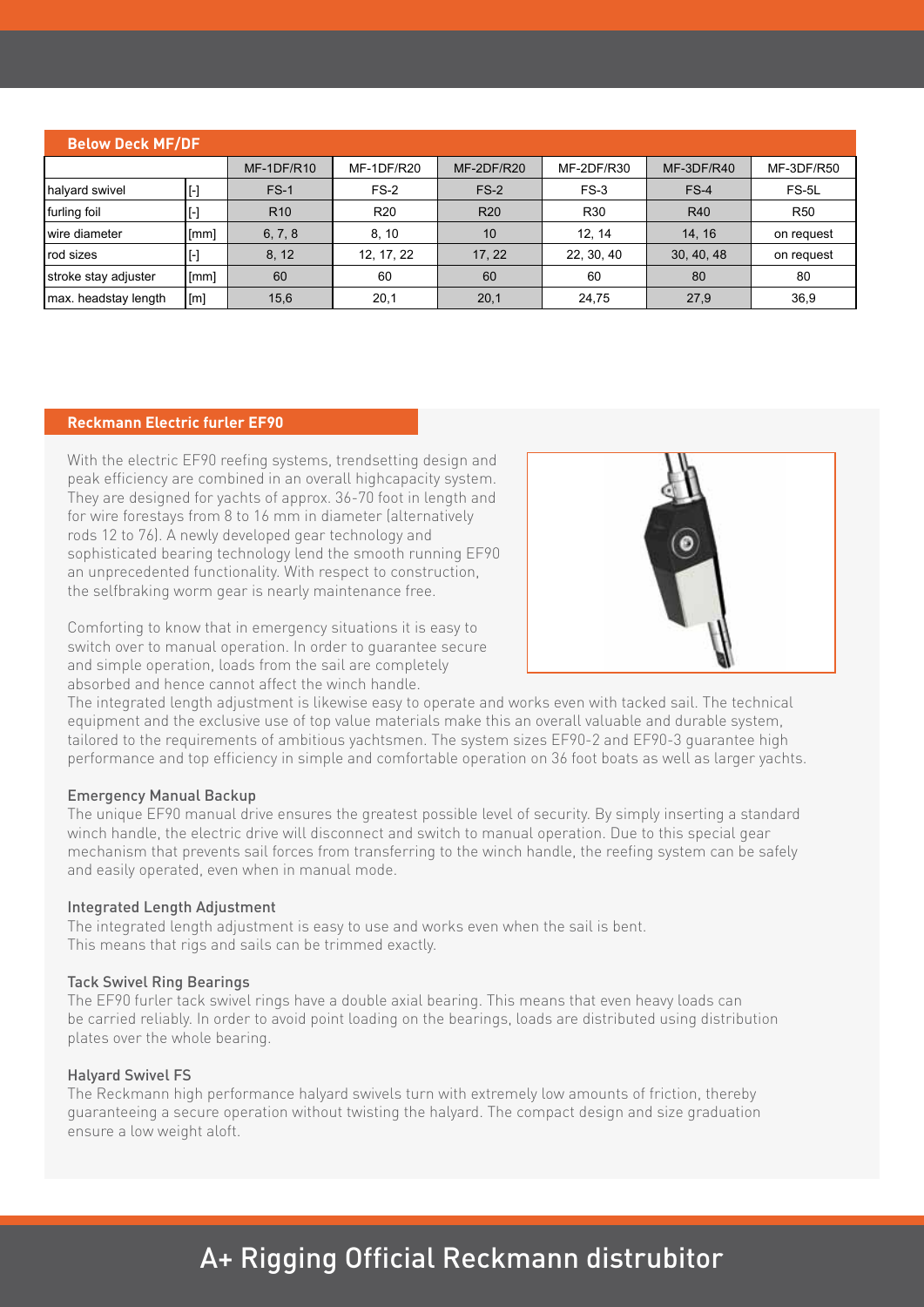| <b>Reckmann Electric furler EF90</b> |                |                  |                |            |  |  |  |  |
|--------------------------------------|----------------|------------------|----------------|------------|--|--|--|--|
|                                      | EF90-2         |                  | EF90-3         |            |  |  |  |  |
| $A$ [mm]*                            | 475            |                  | 602            |            |  |  |  |  |
| $B$ [mm]                             | 128            |                  | 153            |            |  |  |  |  |
| $C$ [mm]                             | 155            |                  | 195            |            |  |  |  |  |
| $D$ [mm]                             | 310            |                  | 391            |            |  |  |  |  |
| $G$ [mm]*                            | 342            |                  | 452            |            |  |  |  |  |
| stroke [mm]                          | 70             |                  | 70             |            |  |  |  |  |
| weight [kg]                          | 22             |                  | 32             |            |  |  |  |  |
| aluminium foils                      | <b>R20</b>     | <b>R30</b>       | R40            | <b>R50</b> |  |  |  |  |
| carbon profile                       | S <sub>2</sub> | S <sub>2.5</sub> | S <sub>3</sub> | S4/S4.5    |  |  |  |  |
| max. rod size                        | $-17$          | $-30$            | -48            | -60        |  |  |  |  |
| max. wire [mm]                       | 10             | 12               | 14             | 16         |  |  |  |  |
| max. headstay length [m]             | 18             | 23               | 27             | 31         |  |  |  |  |
|                                      |                |                  |                |            |  |  |  |  |

\* adjuster in mid position





www.aplusrigging.nl | www.aplus-shop.nl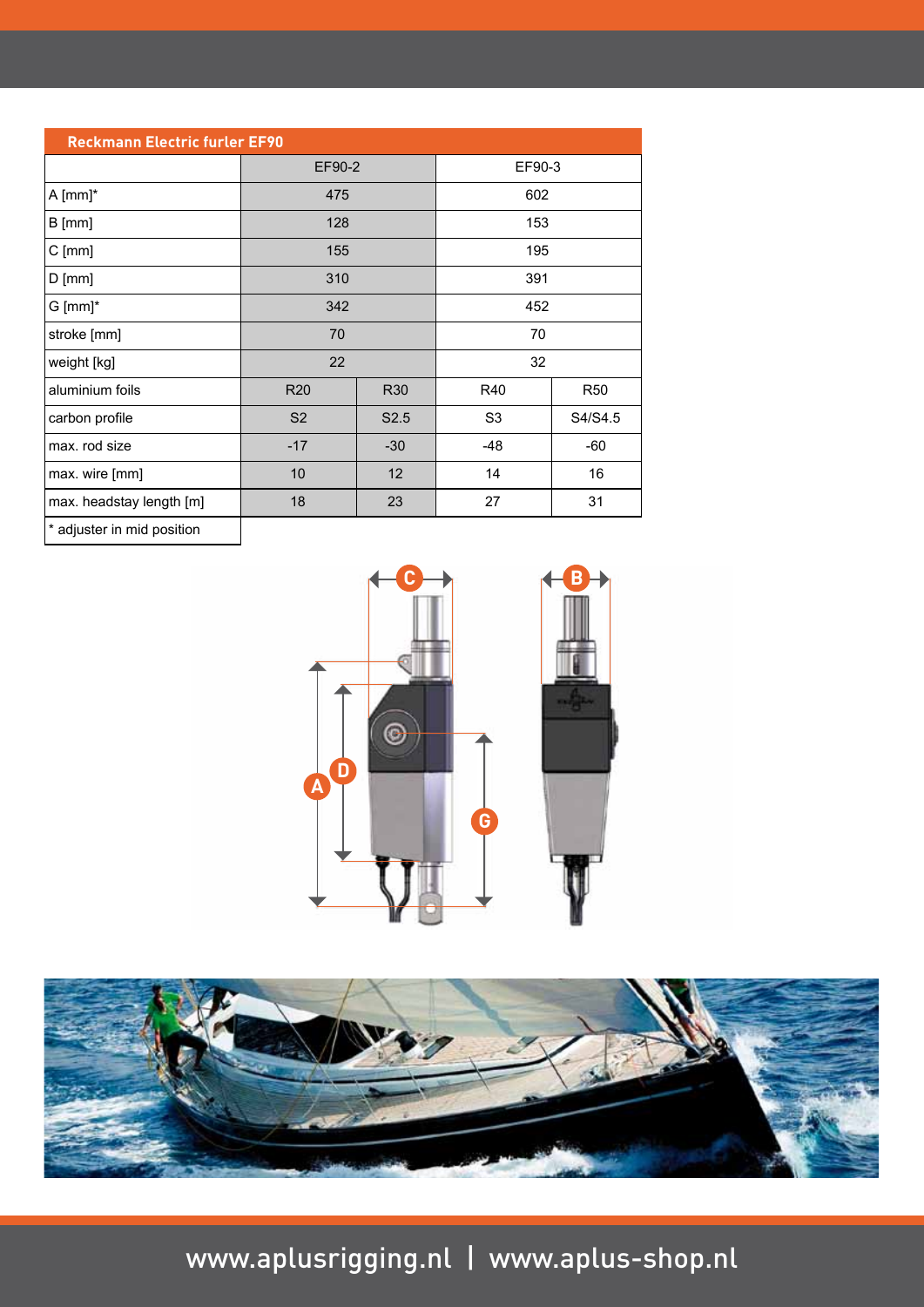## **Reckmann Hydraulic furler RF90**

The RF90 is a hydraulic high performance reefing system for foresails built to be virtually maintenance free and with superior gear technology these systems offer maximum performance and longevity. The integration of spiralmesh gearing, sophisticated bearing design and a selfbraking worm gear, result in a quiet and smooth running system, which meet the highest industry standards.

Moreover, the special emergency manual drive fitted to the RF 90 offers complete safety to the user. Through the simple insertion of a standard winch handle the hydraulic drive is uncoupled and switched to manual operation. Thanks to a special gear mechanism, which prevents transfer of the sail



load to the winch handle, the reefing system can be operated easily and safely even in manual operation mode. All systems in this series are equipped with an easy to operate length adjuster for optimal trimming of mast and sail. The hydraulic supported length adjusters are available starting with model RF90-4.

#### Manual Backup

The unique RF90 manual drive ensures the greatest possible level of security. By simply inserting a standard winch handle, the hydraulic drive will disconnect and switch to manual operation. Due to this special gear mechanism that prevents sail forces from transferring to the winch handle, the reefing system can be safely and easily operated, even when in manual mode.

#### Tack Swivel Ring Bearings

The RF90 furler tack swivel rings have a double axial bearing. This means that even heavy loads can be carried reliably. In order to avoid point loading on the bearings, loads are distributed using distribution plates over the whole bearing. Integrated Length Adjustment. The integrated length adjustment is easy to use and works even when the sail is bent. This means that rigs and sails can be trimmed exactly. For all RF90 series furling systems, we offer an optional realtime hydraulic stay tensioner.

#### Optional Hydraulic Stay Length Adjustment (RT)

RF90 series furling systems are optionally available with hydraulic length adjustment for adjusting forestay lengths. For yachts with several forestays, the load is shifted quickly and comfortably between the various forestays. Furling systems with this function bear the label "RT" in the description.

#### Halyard Swivel FS

The Reckmann high performance halyard swivels turn with extremely low amounts of friction, thereby guaranteeing a secure operation without twisting the halyard. The compact design and size graduation ensure a low weight aloft.

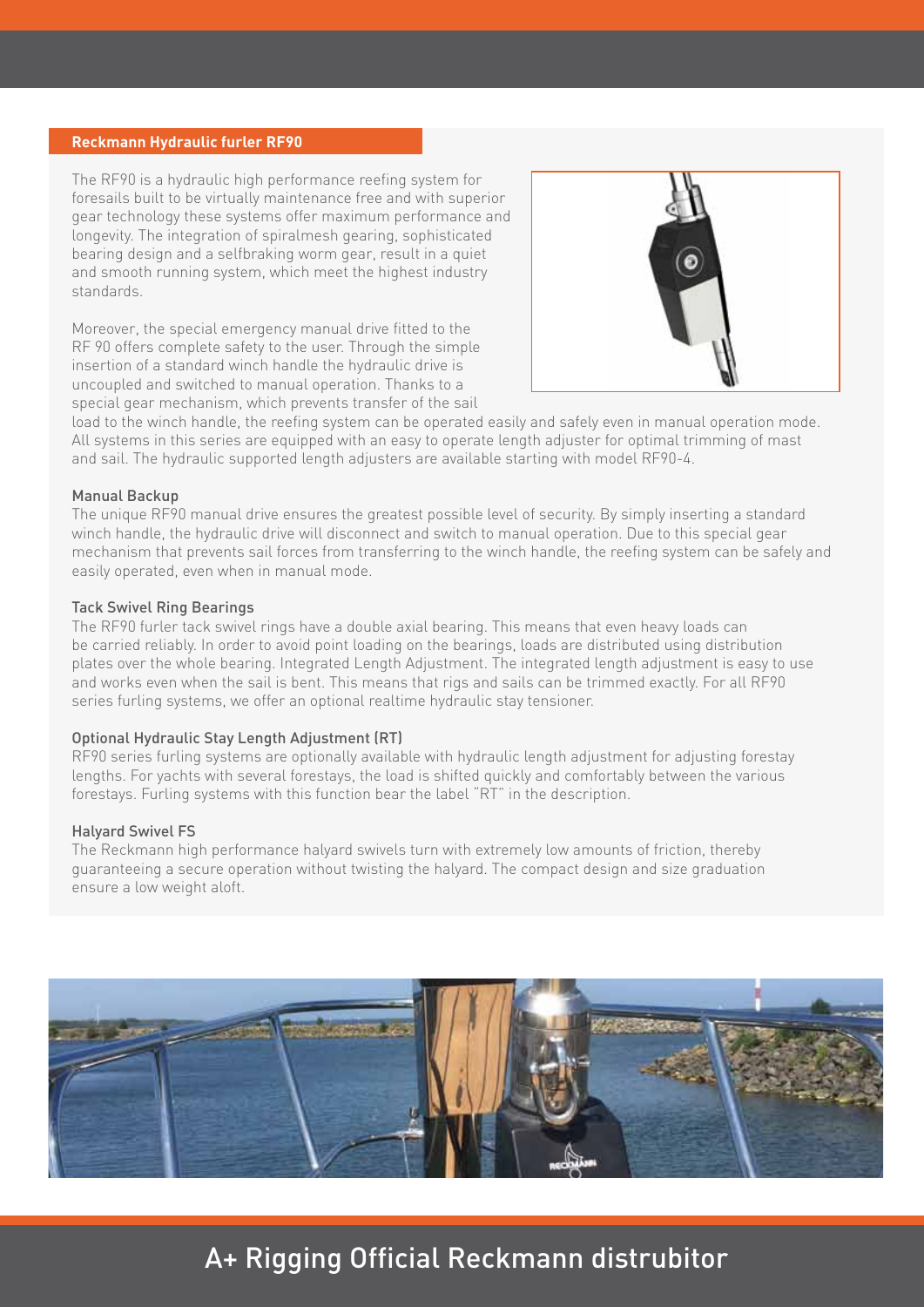| <b>Reckmann Hydraulic furler RF90</b> |           |                                   |                 |                 |                 |                 |                 |                 |
|---------------------------------------|-----------|-----------------------------------|-----------------|-----------------|-----------------|-----------------|-----------------|-----------------|
|                                       |           | <b>RF90-2DS</b>                   | <b>RF90-3DS</b> | <b>RF90-4DS</b> | <b>RF90-5DS</b> | RF90-5.5DS220   | RF90-6.5DS      | RF90-7.5DS      |
| $A^*$                                 | [mm]      | 428                               | 481             | 690             | 895             | 1000            | 1255            | 1750            |
| B                                     | [mm]      | 128                               | 147             | 166             | 204             | 204             | 284             | 372             |
| $\mathsf C$                           | [mm]      | 156                               | 180             | 235             | 256             | 280             | 373             | 521             |
| D                                     | [mm]      | 305                               | 352             | 446             | 570             | 578             | 767             | 893             |
| $G^*$                                 | [mm]      | 294                               | 345             | 481             | 630             | 707             | 898             | 1113            |
| stroke stay length adjustment         | [mm]      | 70                                | 70              | 110             | 118             | 130             | 250             | 500             |
| weight                                | [kg]      | 21                                | 31              | 66              | 104             | 133             | 295             | 576             |
| max. oil flow motor                   | [1/min]   | 10                                | 17              | 35              | 45              | 60              | 75              | 110             |
| max. pressure motor                   | [bar]     | 100                               | 100             | 140             | 175             | 175             | 175             | 225             |
| max. stay load                        | [t]       | $\overline{7}$                    | 14              | 21              | 39              | 50              | 73              | 98              |
| max. tack load                        |           | 1,5                               | 2,5             | 3,5             | 5               | 6               | 8               | 10              |
| max, rod size                         | $[\cdot]$ | $-30$                             | -60             | $-91$           | $-170$          | $-220$          | $-320$          | $-430$          |
| max. diameter wire                    | [mm]      | 12                                | 16              | 22              | 32              | ٠               | $\sim$          |                 |
| max. headstay length                  | [m]       | 23                                | 36              | 42              | 50              | 60              | 70              | 85              |
| matching aluminium foils              | $[\cdot]$ | R <sub>20</sub> , R <sub>30</sub> | R40, R5         | <b>R5, R6</b>   | R6, R7          | R7, R8          | R <sub>8</sub>  |                 |
| matching carbon foils                 | $[\cdot]$ | S2, S2.5                          | S3, S4, S4.5    | S5, S5.5        | S6, S6.5, S7    | S7, S7.5, S8    | S7.7, S8, S8.5  | S9, S9.5        |
| *position headstay length adjuster    |           | fully retracted                   | fully retracted | fully retracted | fully retracted | fully retracted | fully retracted | fully retracted |





Ask our experts +31 (0)227-544096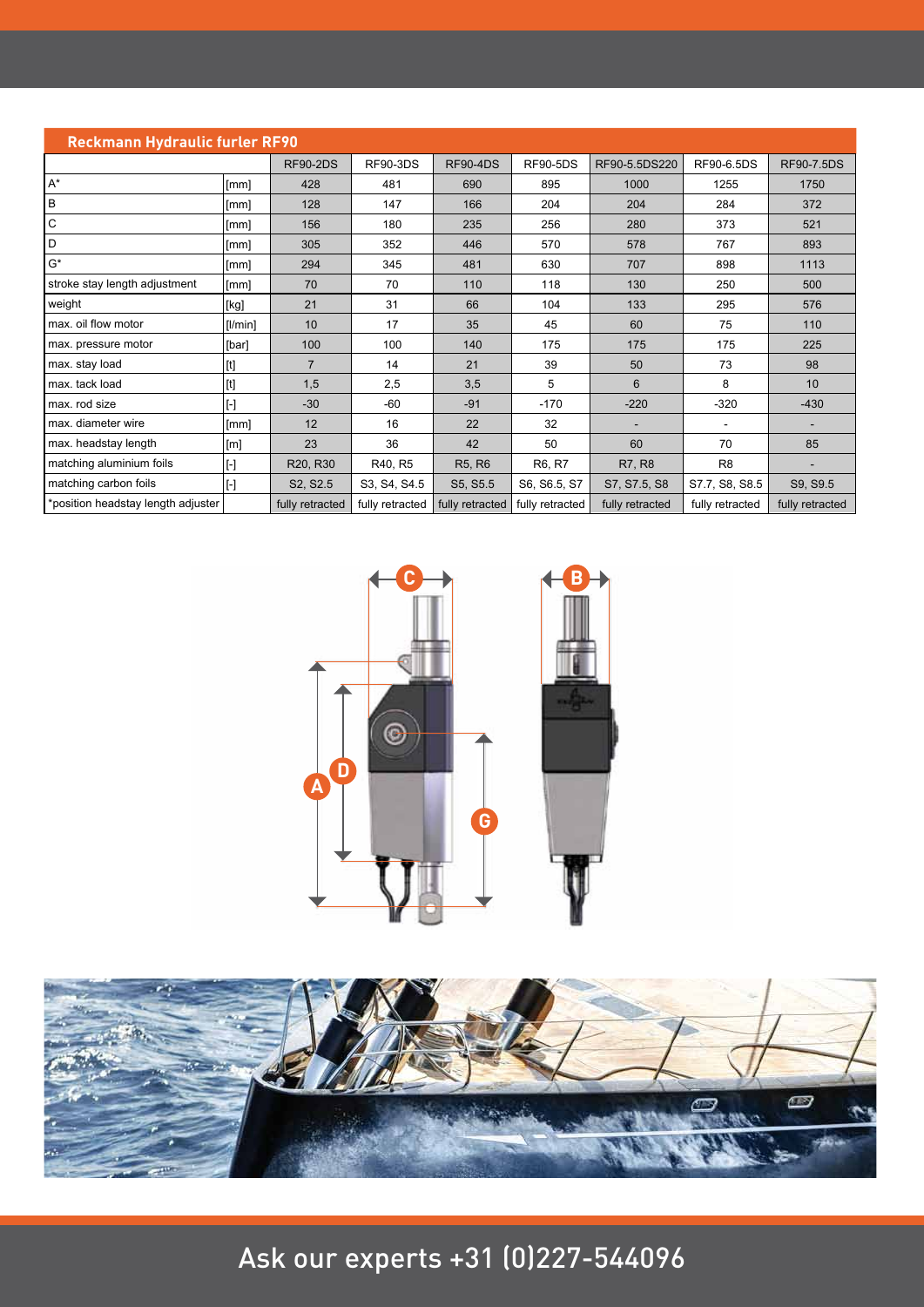## **Reckmann Profile Measurements**

| <b>Aluminium Profiles</b> |        |      |      |      |      |  |  |  |
|---------------------------|--------|------|------|------|------|--|--|--|
|                           | groove | G    | O    | A    | B    |  |  |  |
|                           |        | [mm] | [mm] | [mm] | [mm] |  |  |  |
| R <sub>10</sub>           | double | 6,4  | 2,3  | 31,4 | 24,1 |  |  |  |
| R <sub>20</sub>           | double | 6,4  | 2,3  | 35,8 | 28,8 |  |  |  |
| R30                       | double | 7,5  | 3    | 45,5 | 36,1 |  |  |  |
| R40                       | double | 7,5  | 3    | 49,1 | 38,7 |  |  |  |
| <b>R50</b>                | double | 8    | 3,5  | 54   | 42   |  |  |  |
| R <sub>5</sub>            | double | 7,5  | 3,5  | 60   | 47   |  |  |  |
| R <sub>6</sub>            | double | 7,5  | 3,5  | 72   | 60   |  |  |  |
| R <sub>7</sub>            | double | 7,5  | 3,3  | 85   | 72   |  |  |  |
| R <sub>8</sub>            | single | 8    | 3,2  | 107  | 93   |  |  |  |



| <b>Carbon Profiles</b> |       |      |        |       |  |  |  |
|------------------------|-------|------|--------|-------|--|--|--|
|                        | G     | O    | A      | B     |  |  |  |
|                        | [mm]  | [mm] | [mm]   | [mm]  |  |  |  |
| S <sub>2</sub>         | 7,2   | 2,8  | 38,5   | 29    |  |  |  |
| S2.5                   | 7,2   | 2,8  | 41,3   | 32,2  |  |  |  |
| S <sub>3</sub>         | 7,2   | 2,8  | 49     | 38,5  |  |  |  |
| S <sub>4</sub>         | 7,2   | 2,8  | 55,4   | 44,4  |  |  |  |
| S4.5                   | 7,2   | 2,8  | 60     | 50,8  |  |  |  |
| S <sub>5</sub>         | 7,2   | 2,8  | 67,1   | 56,6  |  |  |  |
| S5.5                   | 7,2   | 2,8  | 72,8   | 62,7  |  |  |  |
| S <sub>6</sub>         | 7,2   | 2,8  | 82     | 71,5  |  |  |  |
| S6.5                   | 7,2   | 2,8  | 86,9   | 76,2  |  |  |  |
| S7 small               | 7,2   | 2,8  | 87,3   | 81,3  |  |  |  |
| S7 large               | 10    | 3,8  | 91,3   | 81,3  |  |  |  |
| S7.5                   | 10    | 3,8  | 107,25 | 90,2  |  |  |  |
| S <sub>8</sub>         | 10    | 3,8  | 112    | 97,3  |  |  |  |
| S8.5                   | 10    | 3,8  | 122    | 107,5 |  |  |  |
| S9                     | 13,02 | 5,01 | 148,2  | 132   |  |  |  |
| S9.5                   | 13,02 | 5,01 | 170,6  | 154   |  |  |  |